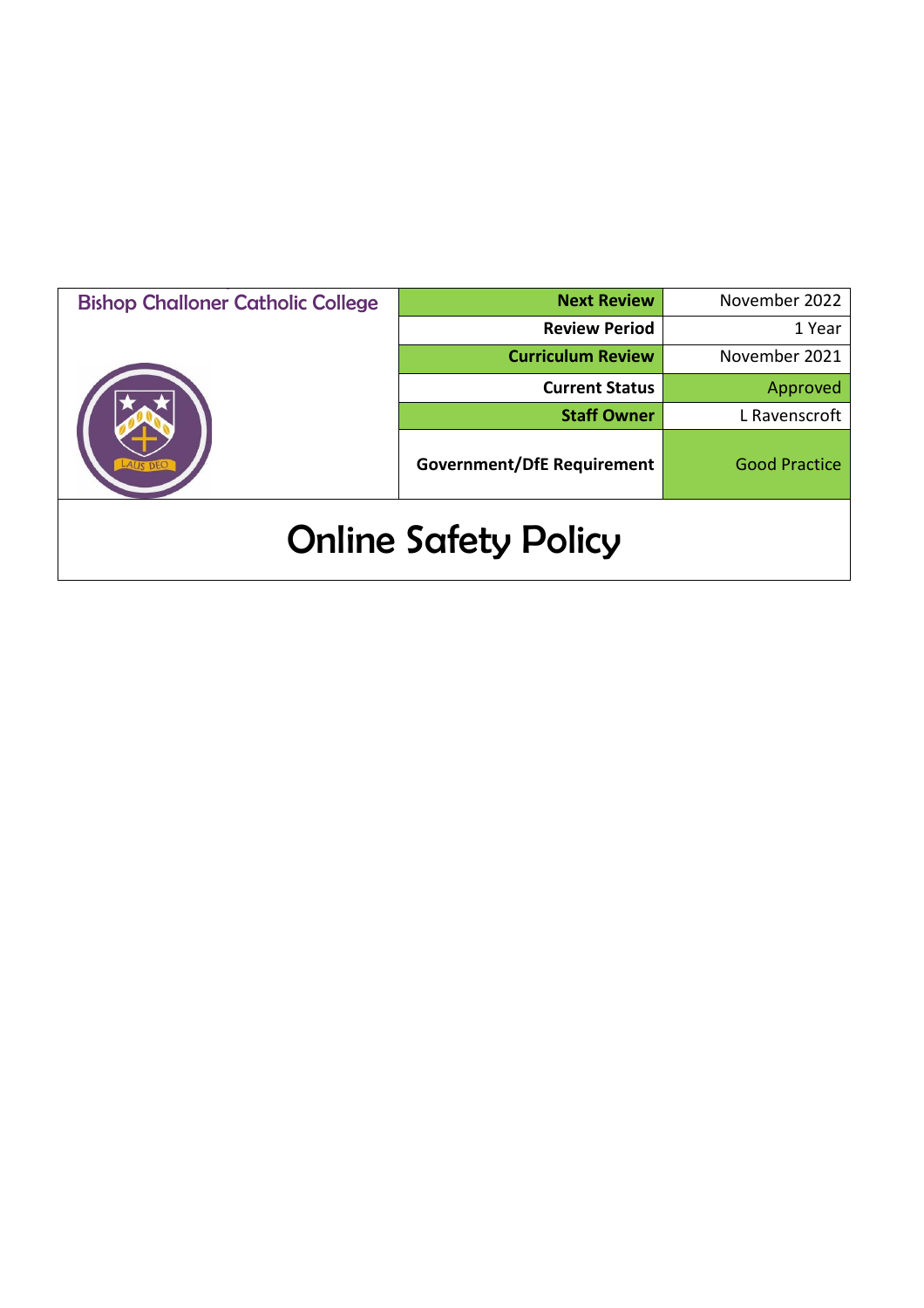# **Online Safety Policy**

Bishop Challoner Catholic College believes in the educational benefits of Internet use. The school recognises that there are risks and dangers associated with inappropriate use. Plans are in place to ensure appropriate, effective and safe student use.

# **INTRODUCTION**

The statutory curriculum requires students to learn how to locate, retrieve and exchange information using ICT. In delivering the curriculum, teachers need to plan to integrate the use of communications technology such as webbased resources and e-mail.

Most technologies present risks as well as benefits. Internet use for work, home, social and leisure activities is expanding in all sectors of society. This brings young people into contact with a wide variety of influences, some of which – as in life generally – may be unsuitable. It is important that the school, as well as parents, adopt strategies for the safe and responsible use of the Internet.

# **TEACHING AND LEARNING**

# **WHY THE INTERNET AND DIGITAL COMMUNICATIONS ARE IMPORTANT**

The purpose of Internet use in the school is to raise educational standards, to promote student achievement, to support the professional work of staff and to enhance the school's management information and business administration systems.

Internet use is a part of the statutory curriculum and a necessary tool for staff and students.

The internet is an essential element in  $21^{st}$  century life for education, business and social interaction. The school has a duty to provide students with quality internet access as part of their learning experience.

# **INTERNET USE WILL ENHANCE AND EXTEND LEARNING**

- The school internet access is designed so that it includes filtering appropriate to the age of the students.
- Students will be taught what internet use is acceptable and what is not and be given clear objectives for internet use.
- Internet access will be planned to enrich and extend learning activities.
- Staff should guide students in online activities that will support the learning outcomes planned for the students' age and maturity.
- Students will be educated in the effective use of the internet in research, including the skills of knowledge location, evaluation and retrieval.

# **STUDENTS WILL BE TAUGHT HOW TO EVALUATE INTERNET CONTENT**

- If staff or students discover unsuitable sites, the URL (address) and content must be reported to a member of the ICT Support Team.
- The school will ensure that the use of internet derived materials by staff and by students complies with copyright law.
- Students will be taught to be critically aware of the materials they read and shown how to validate information before accepting its accuracy.
- Students will be taught to acknowledge the source of information used and to respect copyright when using internet material in their own work.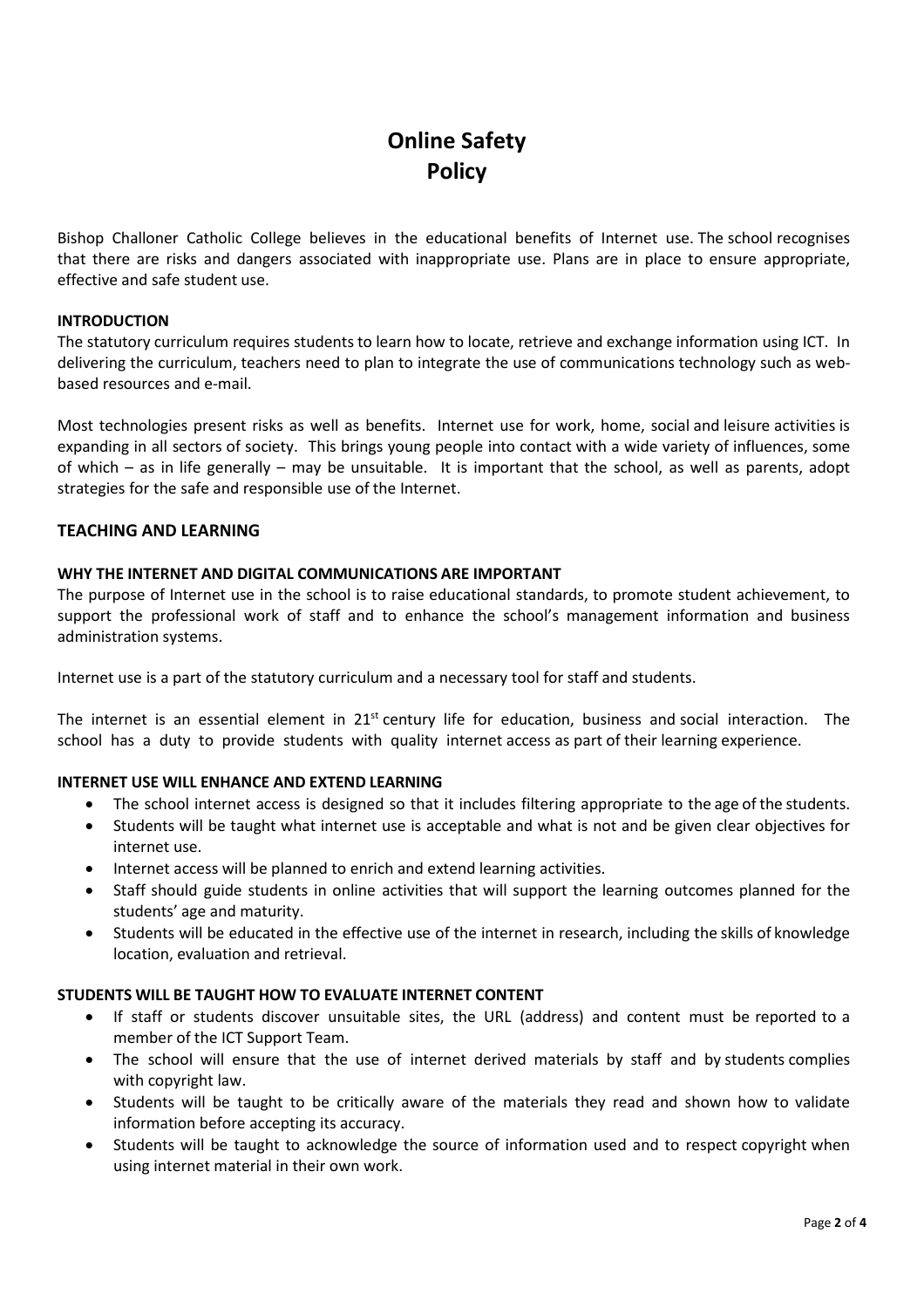# **MANAGING INTERNET ACCESS**

# **E-MAIL**

- Students may only use approved e-mail accounts on the school system.
- Students must immediately tell a teacher or a member of the ICT Support Team if they receive any offensive e-mails.
- Students must not reveal details of themselves or others in e-mail communication or via a personal webspace; this includes details such as address or telephone number. Students should not arrange to meet in person anyone that they have met online.
- Incoming email should be treated as suspicious and attachments not opened unless the author of the attachment is known.
- E-mail sent to an external organisation should be written carefully and, if appropriate, authorised before sending, in the same way as a letter written on school headed paper.
- The forwarding of chain letters is not permitted.

# **PUBLISHED CONTENT AND THE SCHOOL WEBSITE**

- Web site photographs/videos that include students will be selected carefully and will not enable individual students to be clearly identified.
- Students' full names will not be used anywhere on the website, particularly in association with photographs.
- Student names will not be used as filenames.
- Written permission from parents/carers will be obtained before photographs/videos of students are published on the School website.
- The web manager will take overall editorial responsibility and ensure that content is accurate and appropriate.
- The copyright of all material will be held by the school, or be attributed to the owner where permission to reproduce it has been obtained.

# **NEWSGROUPS, E-MAIL LISTS AND FORUMS**

Newsgroups will not be made available to students unless an educational requirement for their use has been demonstrated.

Access to forums that are moderated by a responsible person or organisation and are directly linked to an educational activity will be permitted.

## **Chat and social networking**

Students should use only regulated educational chat environments. This use will be supervised and the importance of chat room safety emphasised.

The school will control access to social networking sites, and educate students in their safe use.

## **Emerging Internet applications**

A risk assessment will be carried out befoe students are allowed to use a new technology in school.

# **POLICY DECISIONS**

## **Authorising Internet access**

All staff, students and other adults must agree to the Acceptable Use Policy before using any school ICT resource. The school maintains a record of all staff/adults and students who are granted access to School ICT systems.